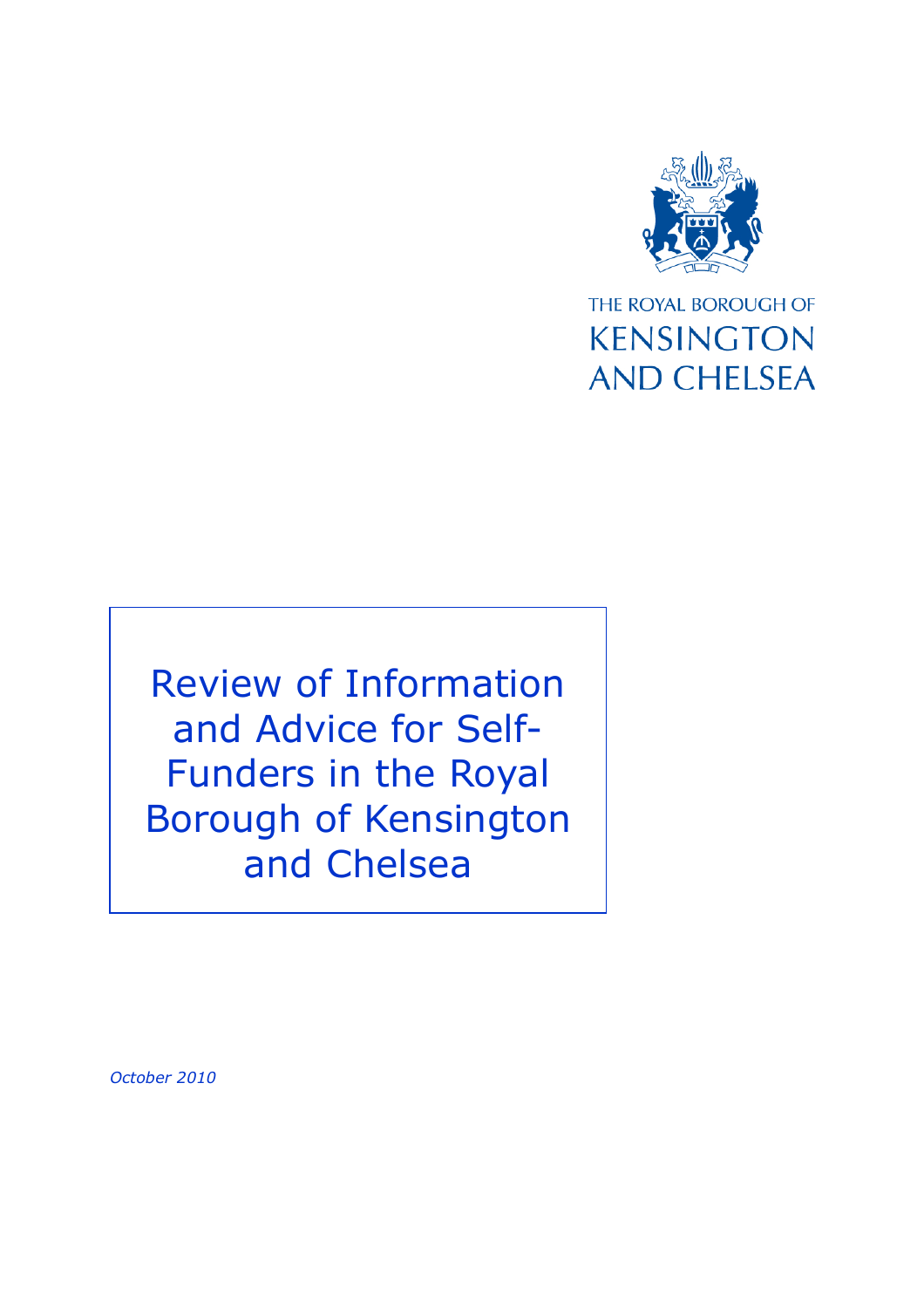### **Chairman's Foreword**

Prior to this review, the Council had very little information about the information and advice needs of self-funders in the Borough.

As part of the transformation and personalisation of Adult Social Care, a move to give greater freedom of choice, the Sub-Group was asked to provide some facts to help with the Council's efforts in this area. Although limited in scale, the research commissioned by this Sub-Group has brought new insights into this group of people and has added value to work already taking place in the Council.

Self-funders currently do not see the Council as a source of information and advice, but from the evidence presented to this Sub-Group it is clear that we do provide this information. We believe we have come up with recommendations to publicise and increase the advice and information, that are both sensible and achievable.

My thanks to my fellow Councillors on the Sub-Group, and to our supporting officers and others who have contributed.

#### **Councillor Tony Holt**

October 2010



*Councillor Tony Holt, Sub-Group Chairman*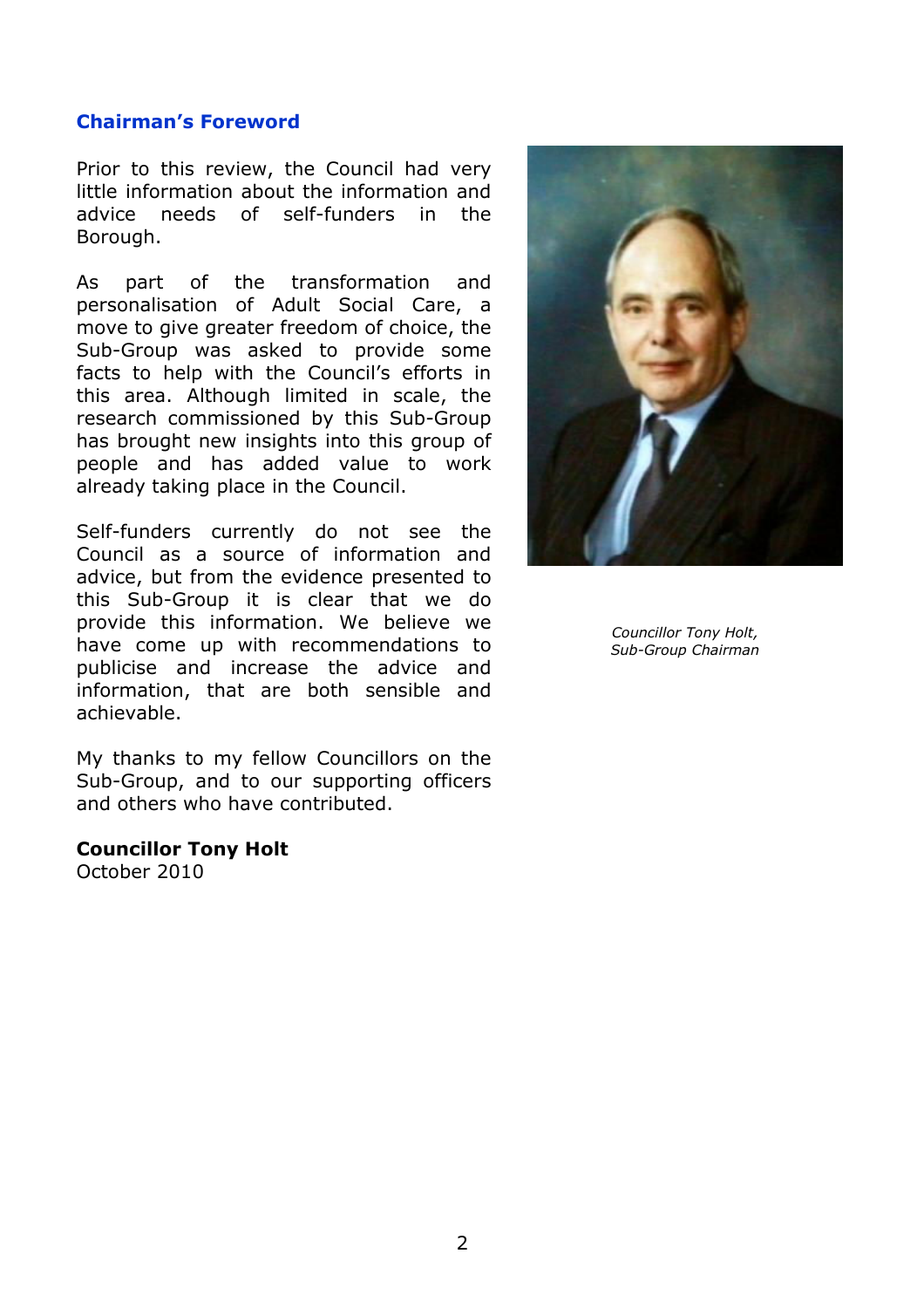| <b>Index</b>              |                                                                                   | Page           |
|---------------------------|-----------------------------------------------------------------------------------|----------------|
| Chairman's Foreword       |                                                                                   | $\overline{2}$ |
| The Review Report - Index |                                                                                   | 3              |
|                           | Introduction                                                                      | 4              |
|                           | Background                                                                        | 4              |
|                           | Methodology                                                                       | 5              |
|                           | Findings                                                                          | 5              |
|                           | Conclusions                                                                       | $\overline{7}$ |
|                           | Recommendations                                                                   | 8              |
|                           | <b>Appendices</b>                                                                 |                |
| A                         | Sub-Group Membership and Meetings                                                 | 9              |
| B                         | Information and Advice agencies in the Royal Borough<br>of Kensington and Chelsea | 10             |
|                           | Questions addressed by the Sub-Group                                              | 11             |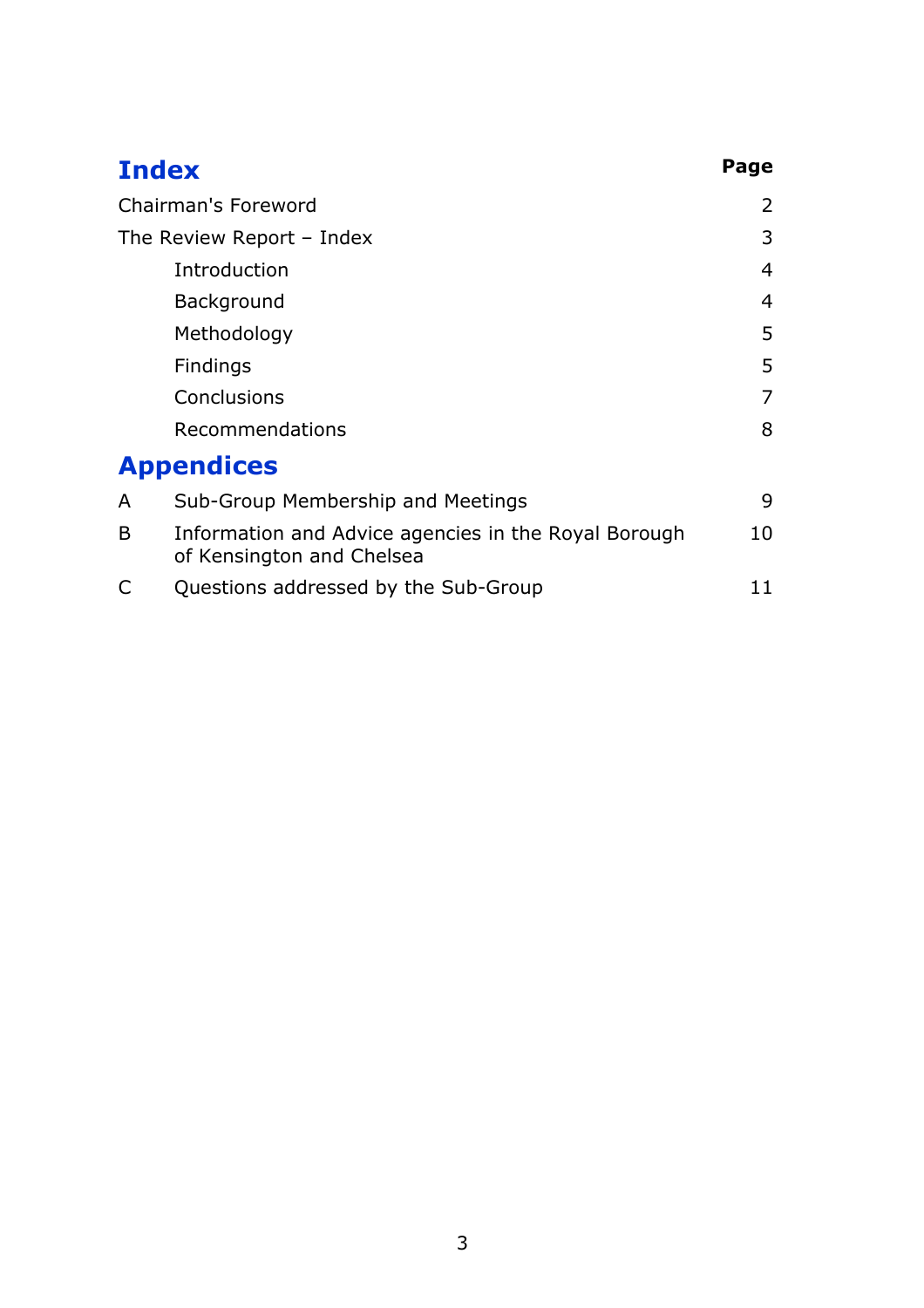# **THE REVIEW REPORT**

### **1. INTRODUCTION**

- 1.1 In November 2009, Scrutiny Committee established a Sub-Group to review access to information and advice for local self-funders: residents who are currently funding their own care arrangements or would be in a position to do so if and when the need arose.
- 1.2 The Sub-Group, consisting of Councillors Holt (Chairman), Williams, Hoier and Caruana, met for the first time in March 2010 and on four subsequent occasions over the next six months.

## **2. BACKGROUND**

- 2.1 The provision of good quality, easily-accessible information and advice on health and social care services is an important element of the Council's People First (or personalisation) programme, now in its third year. Our new information and advice "offer" to local residents consists of a custom-built "People First" website, providing comprehensive information on health and social care services locally, backed up by a "first stop shop" for information, advice and access to social care assessments, run jointly by Adult Social Care (ASC) and the Here to Help team. In addition, a number of local voluntary agencies with an established role in providing information and advice will operate alongside the Council service, offering face to face and telephone contact and contributing specialist information to the People First website. A list of these agencies is attached at Appendix B.
- 2.2 By making it easier for people to get the right help at the right time, it is expected that the new information and advice offer will play an important role in enabling local residents to stay independent for longer. In this way it is intended to contribute to the overarching aims of promoting local health and wellbeing while reducing costs to the public purse.
- 2.3 While self-funders are not reliant on the Council for help, they have the same need as other residents for information and advice in order to make timely and informed decisions about their care provision. The task of the Sub-Group was to establish what additional measures, if any, would be required to ensure that self-funders are effectively catered for in this regard. To arrive at this understanding, Members agreed to explore the questions set out in Appendix C.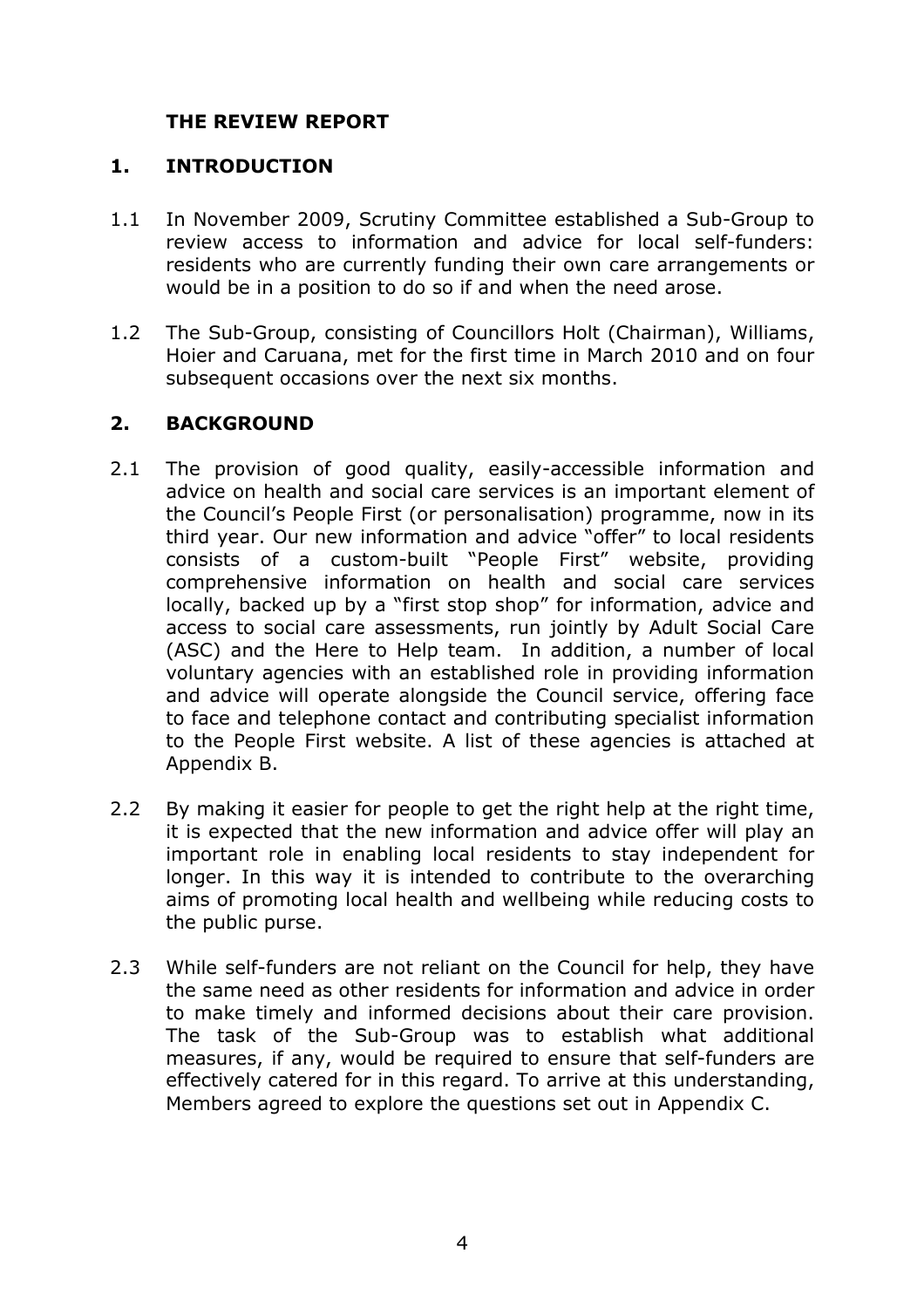# **3. METHODOLOGY**

- 3.1 The main method of investigation was a limited research project, carried out with the help of Kensington and Chelsea Local Involvement Network (LINk). This involved identifying a small group of older self-funders who were willing to be interviewed about their experiences and perceptions of seeking information and advice. The interviews were conducted by a team of "community researchers" trained by the LINk to carry out this type of research on a "peer to peer" basis.
- 3.2 Information was also obtained from a number of other sources:
	- Members of the Sub-Group each sought to make contact with up to five people of their own acquaintance who could comment on the information and advice needs of self-funders, whether from personal experience of arranging their own care or from knowledge of the local community.
	- Age Concern Kensington and Chelsea (ACKC) was asked to give its views on how self-funders currently access information on care services and what, if anything, the Council could do to better meet their needs.
	- NHS Kensington and Chelsea was also asked for its views on the above questions.
	- A literature review of national research.

# **4. FINDINGS**

LINk research

- 4.1 Interviews were carried out with a total of nine people. Interviewees were aged from 69 to 85 and all were living alone, with the exception of one person who shared her home with a family member. Eight people were receiving regular help from a cleaner and/or care assistant. One had considered how she would get help in the future but did not yet have any services in place.
- 4.2 None of the people currently receiving services had been helped by the Council to find their carer or cleaner. Instead they had mainly been given information and advice by friends or by local voluntary organisations such as Age Concern. One person had simply contacted a care agency whose telephone number she had found.
- 4.3 Although no-one had ever approached Adult Social Care for any reason, three interviewees had experience of being contacted by a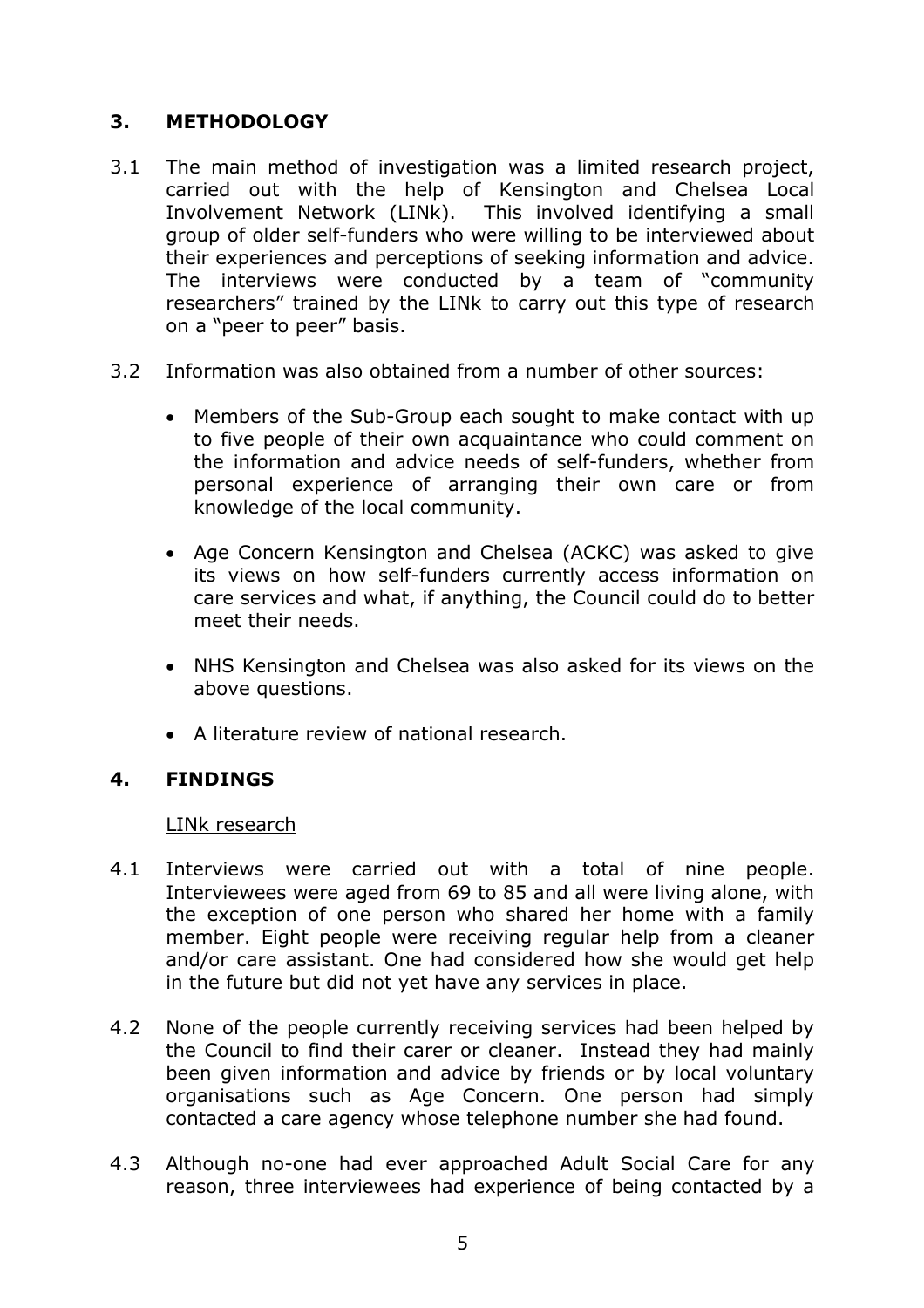social worker, following a visit to A&E or an in-patient stay, and in two cases, homecare had then been arranged for them. Both people had complaints about the care provided and had cancelled their services after only a short time. They had then made their own arrangements without help from the Council. The third person who had been visited by a social worker had declined a service from the start. She was surprised to have been offered help as she thought this would only be available for "people in council flats".

- 4.4 In terms of future information and advice needs, most people said they would always prefer to talk to someone face to face if possible. Two said they would go to their friends while five mentioned their GP, the Citizens Advice Bureau or other local voluntary organisations including Age Concern. One interviewee said she preferred to access information through the internet and felt this would give her what she needed.
- 4.5 Although all nine interviewees said they would in principle be willing to contact the Council for information and advice, no-one saw this as the first place they would go. Only one interviewee said she would like the Council to make more information available on how to get help, if and when she needed it. Most people did not perceive the Council as a potential source of assistance. Interestingly, in three cases this was despite having been contacted by social workers in the past, indicating a lack of awareness of Council services (and of Adult Social Care in particular), which is perhaps quite common.

### Information gathered by Sub-Group Members

4.6 Members spoke to a number of older residents as well as to several GPs and two vicars. Self-funders were found to be typically selfreliant persons who valued their privacy and independence. GP's were identified as perhaps the most important 'gateway' to care services although local voluntary organisations were also seen as having a vital role to play. Libraries and hospitals were also mentioned. Members also agreed that the Council's newspaper "Royal Borough" can have a role in informing self-funders how the Council may be able to help them with advice and information. The same is true of newsletters from the voluntary sector.

### Feedback from ACKC

4.7 ACKC commented that their information and advice service receive more enquiries about care than any other subject. ACKC's research on where their members go for general information showed that people use a variety of sources including libraries, local papers and friends. Where care issues are concerned, the view was that many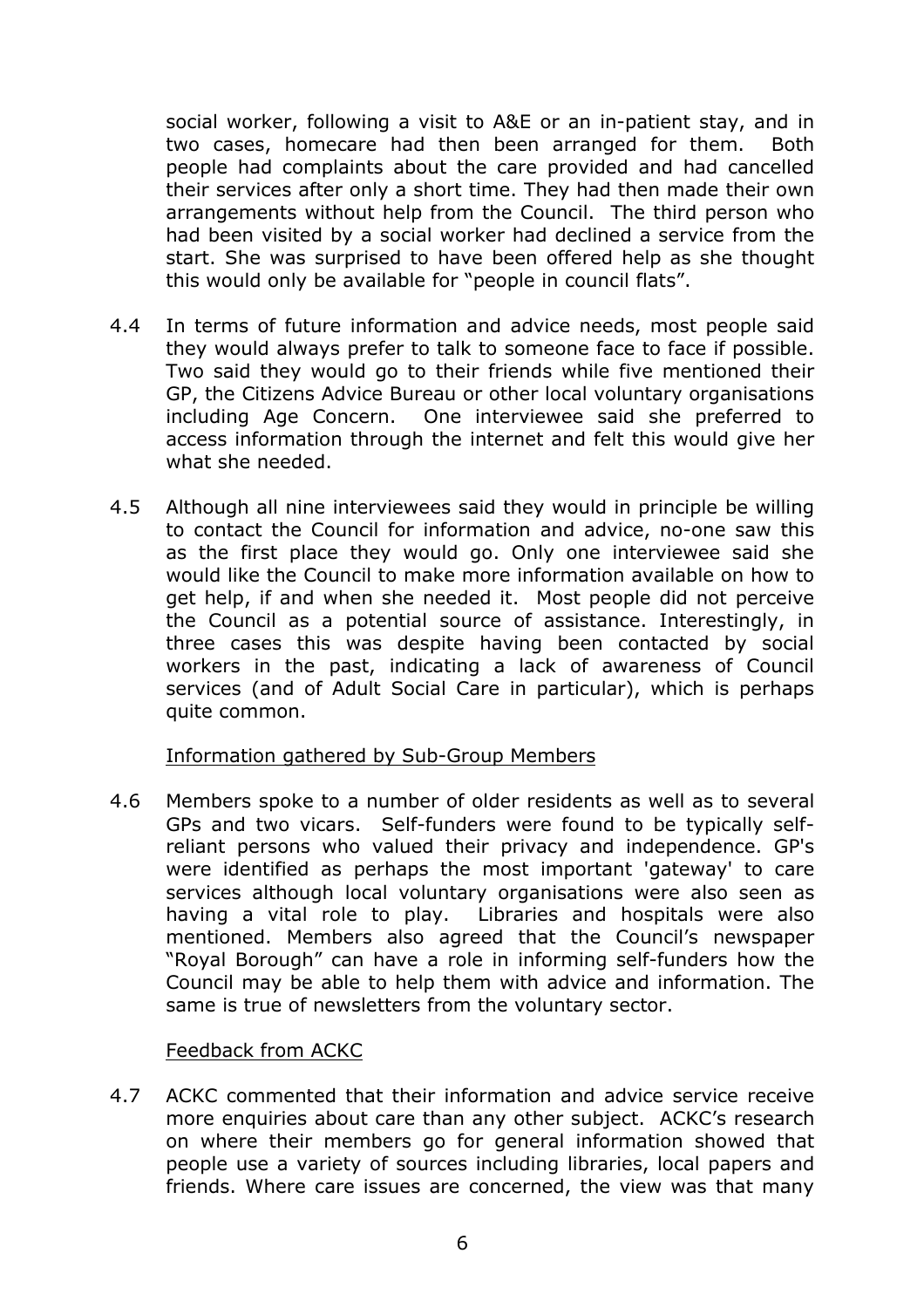people would turn to their GP, particularly in a difficult situation. Age Concern also stressed the need to differentiate between more affluent self-funders and those who were "on the edge" and struggling to cover costs. Particular efforts are needed to make information and advice accessible to the latter group as they may be entitled to help from the Council which could prevent a crisis being reached.

Feedback from NHS Kensington and Chelsea

4.8 NHS K&C commented on a need that it had identified through its own investigations for better access to information on social care services to be accessible through GP practices, as the GP is often the first to know when support needs arise. Few GPs currently have access to all the information they need to advise their patients and this is creating problems.

## Literature review of national research

4.9 The Association of Directors of Adult Social Services, the Social Care Institute for Excellence and the Joseph Rowntree Foundation commissioned a report reviewing the literature on self-funders. $<sup>1</sup>$  This</sup> confirmed the view that generally there is limited information available for self-funders, there are poor websites and information is often written for the professional rather than a lay audience.

# **5. CONCLUSIONS**

- 5.1 Based on the research conducted, self-funders do not generally perceive the Council as an obvious source of assistance of any kind. They are therefore unlikely to make use of the "first stop shop" for information and advice, described in paragraph 2.1 or even to access the People First website, unless additional steps are taken to bring these resources to their attention.
- 5.2 The literature review confirms that the steps we have already taken to develop the new People First website and the style and language used goes some way to addressing the short-comings of information available to self-funders. Part of what needs to be done is about promoting the website as widely and effectively as possible to staff and the public launch of the site in September 2010 was designed to address this through a programme of roadshows and an awarenessraising campaign. However, there would be particular benefits in targeting healthcare workers who come into contact with people of all ages and backgrounds.

 $\overline{a}$ <sup>1</sup> A Parallel Universe? People who fund their own care and support: A Review of the Literature (2009), Bob Hudson and Melanie Henwood for ADASS, SCIE and Joseph Rowntree Foundation,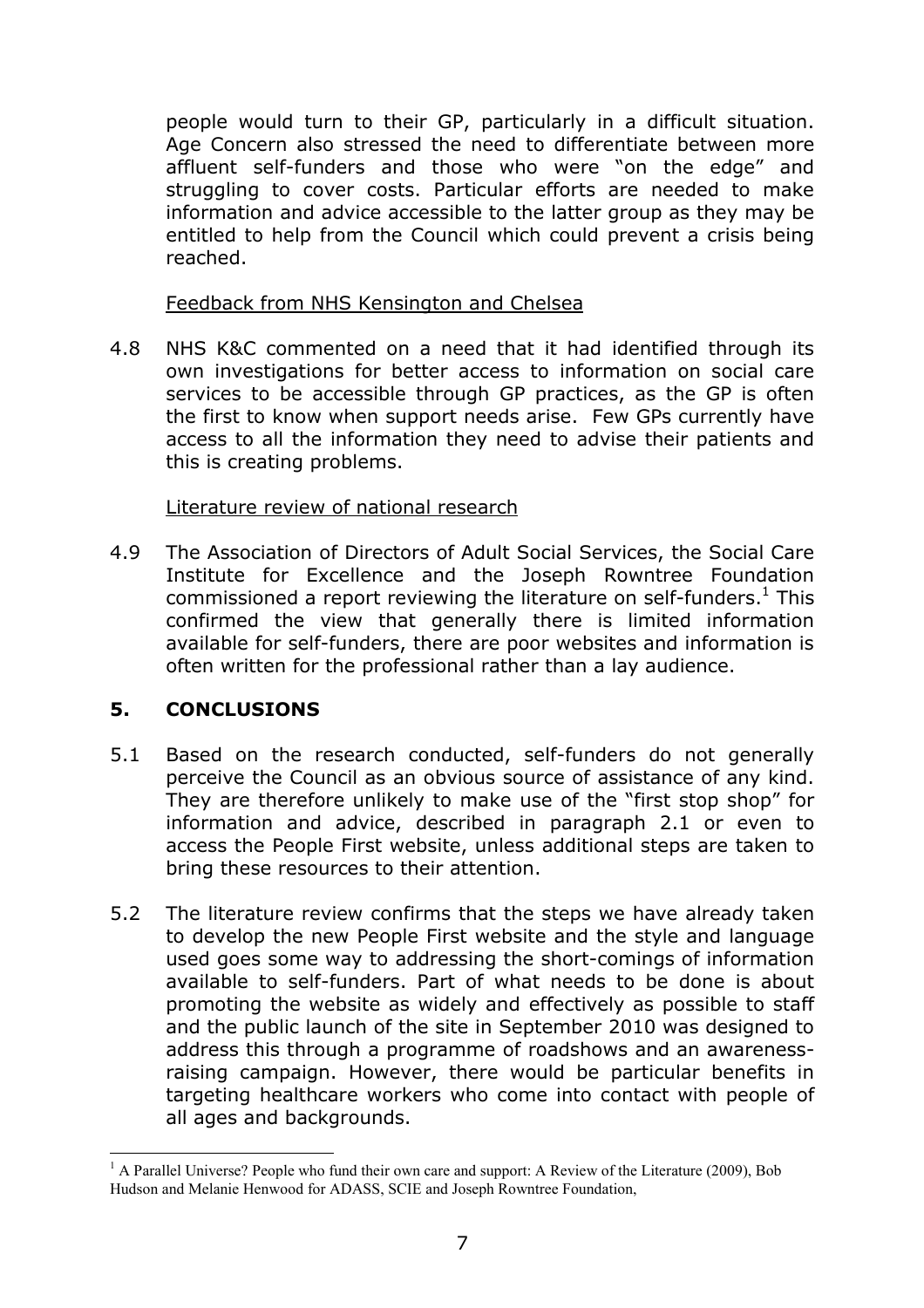- 5.3 GPs clearly have a particular role to play because of the position of trust they hold for many people and a specific proposal has been developed for incorporating GP practices into the new information and advice offer.
- 5.4 Work with local voluntary organisations is also likely to be effective as a way of reaching self-funders. Some targeted communication is recommended with a particular view to reaching those whose financial position is less secure.

## **6. RECOMMENDATIONS**

- 6.1 In addition to existing plans for the public launch of the People First website, we should undertake a promotional campaign, targeted at GPs and others in primary care including district nurses. The immediate aim would be to get staff making regular use of the site to access information on service users' behalf, with the longer term goal of increasing awareness of this resource amongst the general public.
- 6.2 To produce and distribute a specific leaflet aimed at self-funders, focusing on where to go for information and advice on care provision and highlighting the Council as a potential source of help if they become unable to meet their care costs. ACKC and other key voluntary agencies to be consulted as to the key messages, specific content and distribution channels. Information will be included in the "Royal Borough".
- 6.3 To undertake a short term pilot project, jointly with NHS Kensington and Chelsea to trial a new signposting role based in a GP practice. This would initially involve one full-time member of staff, employed by ACKC, possibly supplemented by a small number of volunteers, and seconded to a selected practice to advise patients on local services and facilities. Funding for this pilot is only available in 2010/11 from the government grant given for personalisation.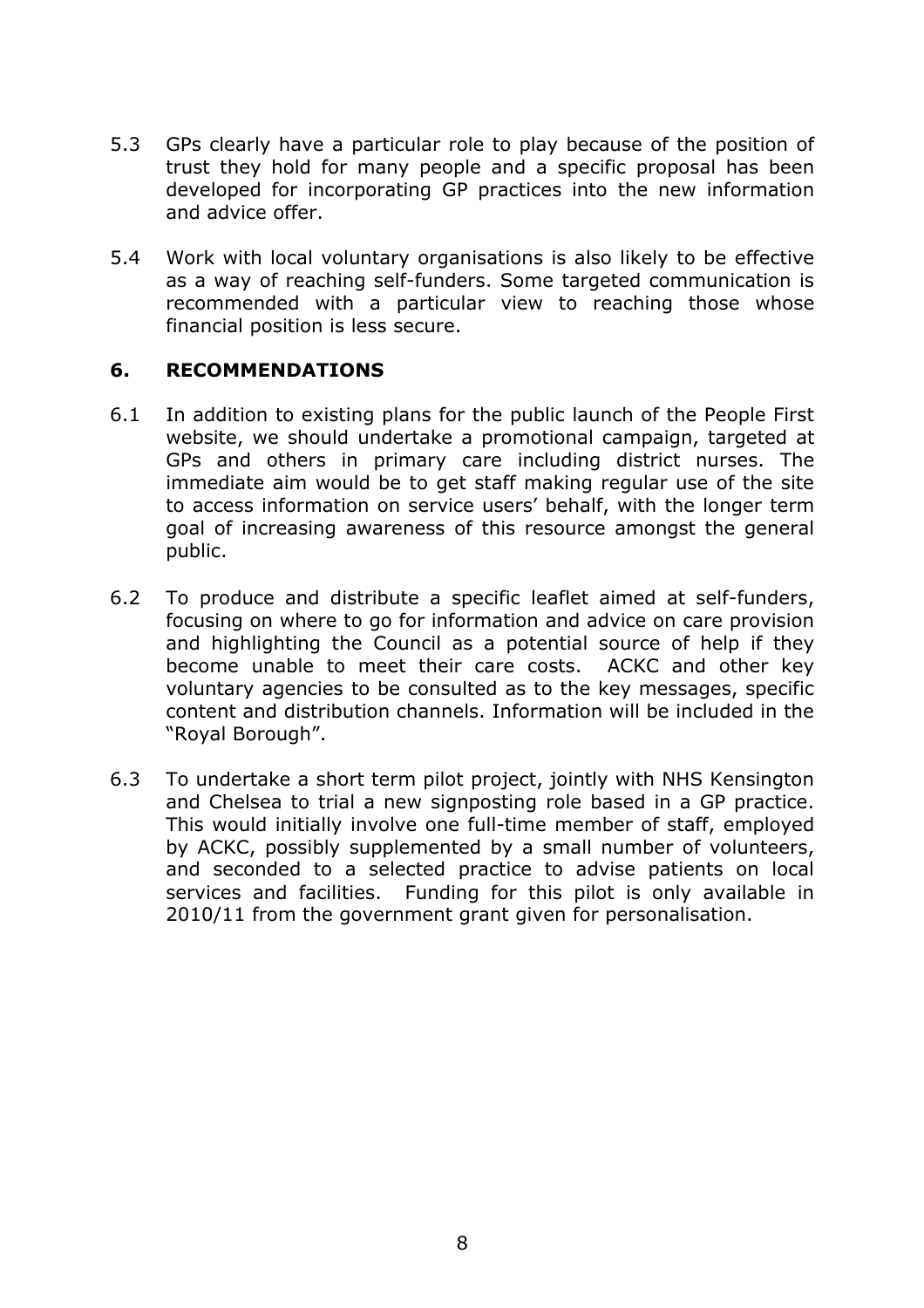# **APPENDIX A: SUB-GROUP MEMBERSHIP AND MEETINGS**

### **Members**

The membership of the Sub-Group comprised:

Councillor Tony Holt (Chairman); Councillor Carol Caruana; Councillor Bridget Hoier; Councillor Charles Williams

### **Officer support**

The main officers supporting the Sub-Group were:

Rachel Wigley, Head of Personalisation; Toni Camp, Personalisation Programme Manager; Sophie Jameson, Personalisation Officer

Gareth Ebenezer - Governance Services was the Sub-Group's Administrator

### **Other involvement or contributions**

Other Council Departments

Kensington and Chelsea Local Involvement Network (LINk) who carried out the limited research project.

Age Concern Kensington and Chelsea (ACKC) and its Chief Officer, Cynthia Dize

NHS Kensington and Chelsea

Councillor Maighread Condon-Simmonds

#### **Sub-Group meeting dates**

The Sub-Group met from March 2010 onwards.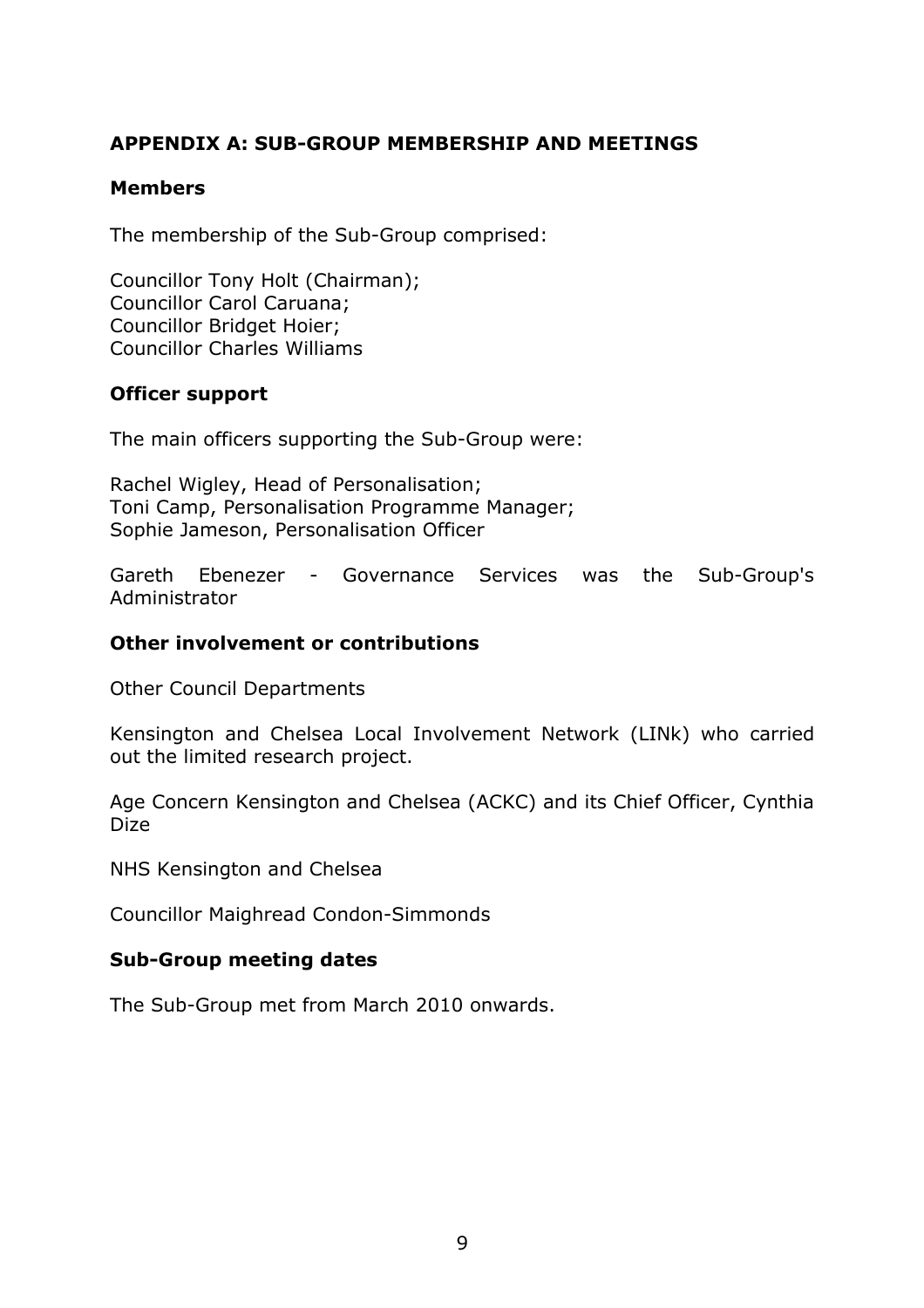### **APPENDIX B: INFORMATION AND ADVICE AGENCIES IN THE ROYAL BOROUGH OF KENSINGTON AND CHELSEA**

Action Disability Kensington and Chelsea (ADKC) Age Concern including Sixty Plus Al-Hasaniya Moroccan Women's Project Bangladesh Association Queens Park Citizens Advice Bureau (Kensington and Chelsea) Hodan Somali Community Kalayaan (Justice for migrant domestic workers) Midaye, Somali Development Network Migrant and Refugee Communities Forum MIND Muslim Cultural Heritage Centre North Kensington Law Centre Nucleus Advice Centre Victim Support K&C Volunteer Centre K&C Worlds End Neighbourhood Advice Centre